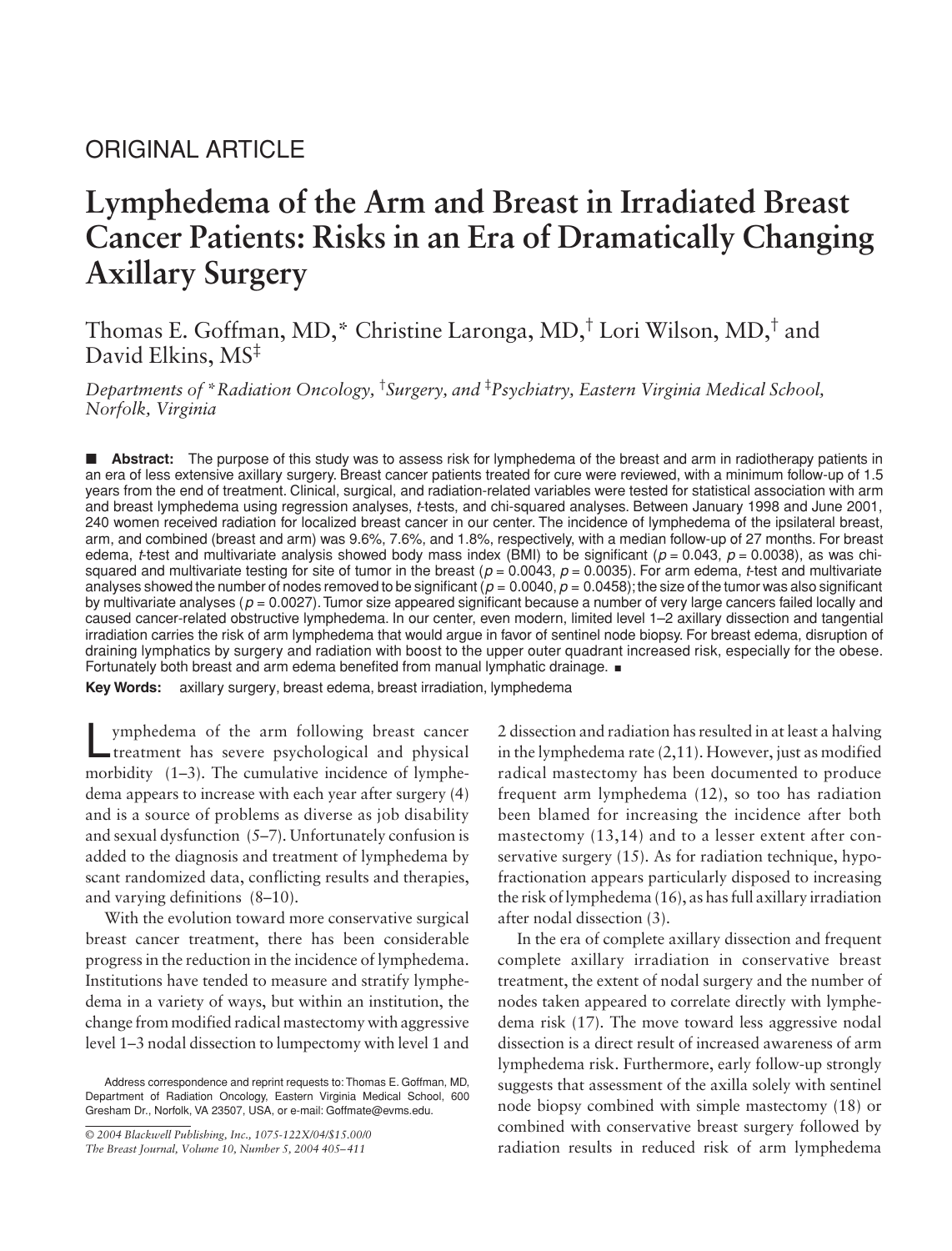## **Table 1. All Patients: Invasive and Noninvasive Cancer**

## **Table 2. Invasive Cancer Characteristics**

| Tumor characteristic               | No. of patients | Percent |
|------------------------------------|-----------------|---------|
| Age, years                         |                 |         |
| Mean                               | 56.5            |         |
| Range                              | $26 - 90$       |         |
| Race                               |                 |         |
| White                              | 155             | 64.6    |
| <b>Black</b>                       | 83              | 34.6    |
| Asian                              | $\overline{2}$  | 0.83    |
| BMI                                |                 |         |
| Mean                               | 29.26           |         |
| Range                              | $17 - 62$       |         |
| Underweight                        | $\Omega$        | 0.0     |
| Normal                             | 80              | 33.3    |
| Overweight                         | 72              | 30.0    |
| Obese                              | 63              | 26.3    |
| Extremely obese                    | 25              | 10.4    |
| Tumor location                     |                 |         |
| Left or right upper outer quadrant | 100             | 41.7    |
| Left or right other                | 140             | 58.3    |
| Surgery performed                  |                 |         |
| Lumpectomy alone                   | 40              | 16.7    |
| Lumpectomy and SLND                | 12              | 5.0     |
| Lumpectomy, SLND, and AND          | 49              | 20.5    |
| Lumpectomy and AND                 | 105             | 43.8    |
| Total mastectomy                   | 4               | 1.7     |
| Total mastectomy, SLND, and AND    | 1               | 0.4     |
| Modified radical mastectomy        | 29              | 12.1    |
| Radiation                          |                 |         |
| Tangential fields only             | 184             | 76.7    |
| Tangents and SC field              | 56              | 23.3    |
| Dose (cGy)                         |                 |         |
| Mean                               | 6112            |         |
| Range                              | 4600-6500       |         |

AND, axillary node dissection; SC, supraclavicular; SLND, sentinel lymph node dissection.

(19,20). In patients who for various reasons had lumpectomy with five or fewer nodes sampled and prophylactic radiation treatment of the axilla, lymphedema occurred in only 1.2% of patients (21). The transition to sentinel node biopsy as the sole axillary assessment is highly variable, especially in our community. Over the last few years an increasing number of cases were performed with sentinel lymph node dissection (SLND) followed by simultaneous completion axillary dissections in which fewer than 10 nodes total were removed. During the study period, only 5% of patients received SLND alone. Our cohort permitted evaluation of a spectrum of changing aggressiveness in axillary surgery.

#### **METHODS**

We reviewed all radiation oncology charts of breast cancer patients treated with intent to cure during the period of January 1998 to June 2001. Data extracted from the charts regarding the general characteristics of the cohort are shown in Table 1. Pathologic data are presented in Table 2.

|                                   | No. of patients  | Percent |  |
|-----------------------------------|------------------|---------|--|
| No. of cases                      | 208              |         |  |
| Percent of total cohort           | 87.5             |         |  |
| Size (cm)                         |                  |         |  |
| Mean                              | 2.2              |         |  |
| Range                             | $0.3 - 13.0$     |         |  |
| T stage                           |                  |         |  |
| Tx                                | 1                | 0.48    |  |
| T <sub>1a</sub>                   | 5                | 2.38    |  |
| T <sub>1</sub> b                  | 51               | 24.29   |  |
| T <sub>1c</sub>                   | 77               | 36.67   |  |
| T <sub>2</sub>                    | 52               | 24.76   |  |
| T <sub>3</sub>                    | 14               | 6.67    |  |
| T <sub>4</sub>                    | 10               | 4.76    |  |
| N stage                           |                  |         |  |
| <b>N</b> <sub>x</sub>             | 11               | 5.24    |  |
| N <sub>0</sub>                    | 131              | 62.38   |  |
| N <sub>1</sub>                    | 67               | 31.90   |  |
| N <sub>2</sub>                    | 1                | 0.48    |  |
| N3                                | $\Omega$         | 0.00    |  |
| No. of nodes removed              |                  |         |  |
| Mean                              | 11.2             |         |  |
|                                   | $0 - 31$         |         |  |
| Range                             |                  |         |  |
| No. of positive nodes             |                  |         |  |
| Mean                              | 1.3              |         |  |
| Range                             | $0 - 21$         |         |  |
| Histology                         |                  |         |  |
| Ductal                            | 187              | 89.90   |  |
| Lobular                           | 19               | 9.13    |  |
| Other                             | $\overline{2}$   | 0.96    |  |
| Estrogen receptor status          |                  |         |  |
| Negative                          | 58               | 27.6    |  |
| Positive                          | 150              | 71.4    |  |
| Unknown                           | $\overline{2}$   | 1.0     |  |
| Progesterone receptor status      |                  |         |  |
| Negative                          | 79               | 37.6    |  |
| Positive                          | 129              | 61.4    |  |
| Unknown                           | $\overline{2}$   | 1.0     |  |
| HER-2/neu status                  |                  |         |  |
| Negative                          | 137              | 65.6    |  |
| Positive                          | 24               | 11.5    |  |
| Unknown                           | 48               | 23.0    |  |
| Noninvasive tumor characteristics |                  |         |  |
| No. of cases                      | 32               |         |  |
| Percent of total cases            | 12.5             |         |  |
| <b>Size</b>                       |                  |         |  |
| Mean                              | $1.0 \text{ cm}$ |         |  |
| Range                             | $0.2 - 3.0$ cm   |         |  |
|                                   |                  |         |  |

Those patients were defined for study purposes as having lymphedema of the arm or breast if (a) the physician or the oncology nurse in follow-up visually noted swelling of the ipsilateral arm or breast, which included hyperemia and changes similar to peau d'orange of the breast, (b) the patient raised concerns over persistent or intermittent swelling, heaviness, redness, and pain in the ipsilateral arm, or (c) the patient complained of similar signs and symptoms in the treated breast. This breast condition was quite distinct from the minor swelling often seen during irradiation, especially in women of larger breast size. All patients with symptomatic arm or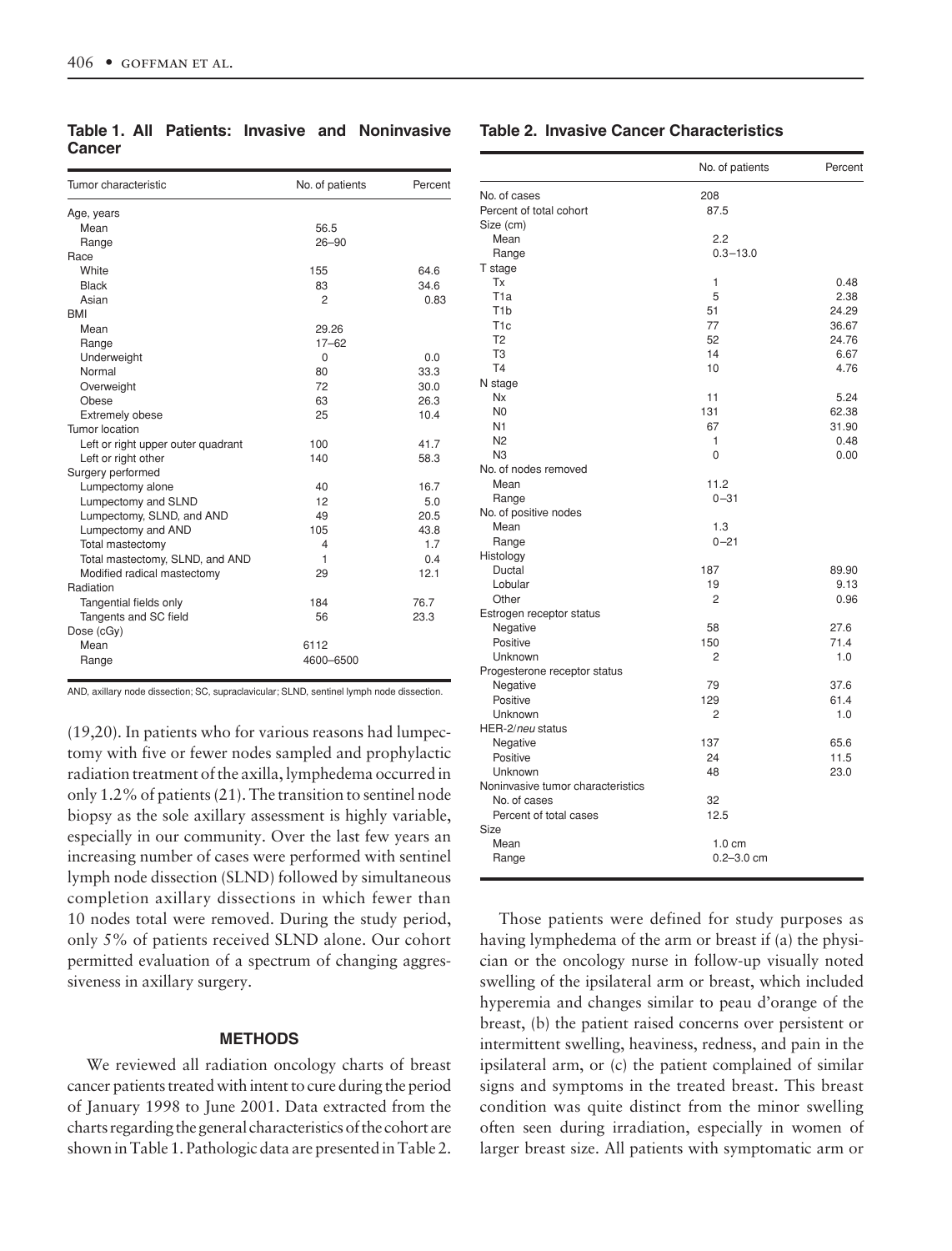breast complaints or visible swelling were first evaluated for other etiologies, such as deep vein thrombosis or infection. If the work-up revealed no other explanation except lymphedema, the patient was referred for manual lymphatic drainage (MLD).

Patients received uniform radiation technique in virtually all cases by the same physician. Patients were routinely treated to a dose of approximately 6000 to 6500 cGy with 4500 to 5040 cGy to the whole breast at 180 cGy/ day followed by a tumor bed boost defined by clips or planning computed tomography (CT) scan at 180 to 200 cGy/day, to bring the total dose to 6000 to 6500 cGy. A third field was added for patients with more than three positive axillary nodes, T3 or T4 tumors, or in cases in which fewer than seven axillary nodes were removed. Field depth for the third field was determined from the chest CT. The routine third field ended laterally between the coracoid process and the humeral head, covering the subclavian, supraclavicular, and level III axillary nodes. This field was extended laterally to encompass two-thirds of the humeral head ("full axillary field") in rare cases of inadequate or limited sampling with an overwhelming number of positive nodes.

All identified cases of lymphedema of the breast or arm triggered a physical therapy consultation with one of two therapists who practiced complex decongestive physiotherapy and who had specific training in MLD. Patients were not routinely screened for minimal lymphedema with tape measured arm circumferences or water displacement. Thus our system of edema evaluation would underestimate lymphedema rates compared to clinics that routinely perform follow-up arm measurements.

#### **RESULTS**

From January 1998 to June 2001, 240 female patients received radiation therapy in our department as part of their breast cancer treatment with intent to cure. Patients had a minimum of 1.5 years of follow-up after radiation treatment. The majority of the patients had invasive carcinoma ( $n = 208$ ;  $87.5\%$ ) with a small portion having ductal carcinoma in situ (DCIS) only  $(n = 32, 12.5\%)$ . Breast conservation was performed on 206 patients (86%), with the remainder (34; 14%) having a mastectomy. Axillary assessment was performed in 82% of patients. Of this 82%, 5% had sentinel lymph node (SLN) biopsy alone, 20% had both SLN and axillary node dissection, and 56% had standard level 1 and 2 axillary dissection. General characteristics of the study cohort are seen in Table 1. Pathologic data for all patients are shown in Table 2. All analyses were conducted using SAS statistical software, version 8.01 (22).

Seven variables were tested in regression analyses: body mass index (BMI), number of nodes removed, number of positive nodes, size of tumor, simple tangents versus multifield irradiation, site of tumor, and race. Linear regression analysis results for all variables tested against arm and breast lymphedema are listed in Table 3. Chisquared analyses and *t*-tests permitted alternative insight into the effect of category-type and continuous variables.

|                                      | $p$ -value             |                    |                   |                                  |  |
|--------------------------------------|------------------------|--------------------|-------------------|----------------------------------|--|
|                                      | $t$ -test <sup>a</sup> | $\chi^{\text{2b}}$ | Single regression | Multiple regression <sup>c</sup> |  |
| Lymphedema of the arm                |                        |                    |                   |                                  |  |
| Body mass index                      | 0.5836                 |                    | <b>NS</b>         | <b>NS</b>                        |  |
| Number of nodes removed              | 0.0040                 |                    | 0.0091            | 0.0458                           |  |
| Number of positive nodes             | 0.3106                 |                    | <b>NS</b>         | <b>NS</b>                        |  |
| Tumor size                           | 0.0802                 |                    | 0.0025            | 0.0027                           |  |
| Multifield irradiation               |                        | 0.0054             | 0.0053            | <b>NS</b>                        |  |
| Site of tumor (upper outer quadrant) |                        | 0.8037             | <b>NS</b>         | <b>NS</b>                        |  |
| Race                                 |                        | 0.1452             | 0.0740            | <b>NS</b>                        |  |
| Lymphedema of the breast             |                        |                    |                   |                                  |  |
| Body mass index                      | 0.0432                 |                    | 0.0058            | 0.0038                           |  |
| No. of nodes removed                 | 0.0598                 |                    | 0.0991            | <b>NS</b>                        |  |
| No. of positive nodes                | 0.2123                 |                    | <b>NS</b>         | <b>NS</b>                        |  |
| Tumor size                           | 0.9060                 |                    | <b>NS</b>         | <b>NS</b>                        |  |
| Multifield irradiation               |                        | 0.4786             | <b>NS</b>         | <b>NS</b>                        |  |
| Site of tumor (upper outer quadrant) |                        | 0.0043             | 0.0042            | 0.0035                           |  |
| Race                                 |                        | 0.3485             | <b>NS</b>         | <b>NS</b>                        |  |

#### **Table 3. Statistical Correlates of Lymphedema**

a *t*-test for continuous variables.

<sup>b</sup>Chi-squared for category variables.

c All seven variables used in regression.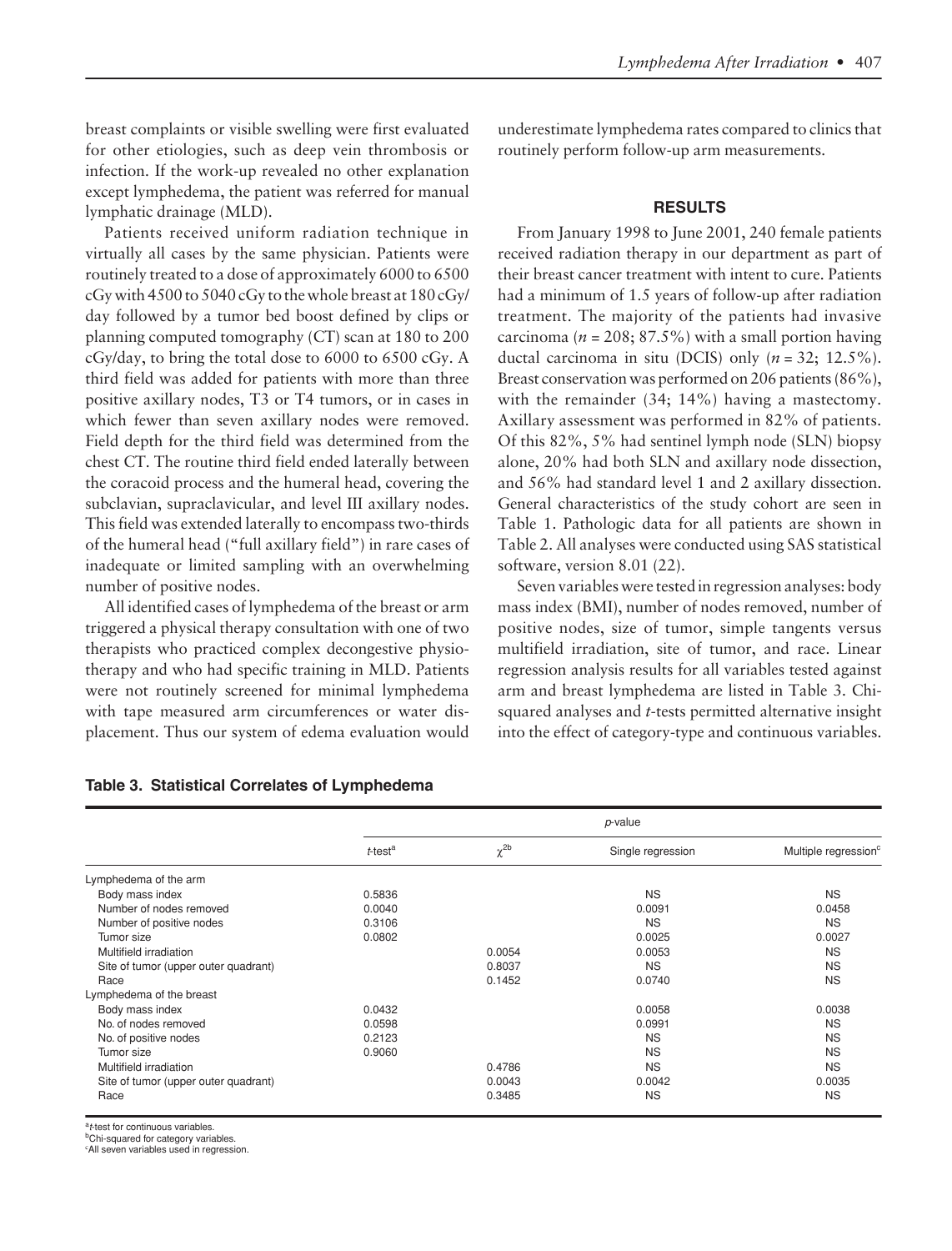The overall incidence of arm lymphedema was 7.6% (*n* = 18), for breast edema the incidence was  $9.6\%$  ( $n = 23$ ), and for both arm and breast it was  $1.3\%$  ( $n = 3$ ). Arm edema was present in four patients prior to radiotherapy (with an average tumor size of 2.1 cm and average total nodes sampled of 20). Three patients had breast lymphedema prior to radiation (two of three were upper outer quadrant cancers; mean BMI was markedly elevated at 44.5).

Using univariate regression analyses to assess arm lymphedema, significant variables were the number of nodes taken ( $p = 0.0091$ ), the size of the tumor ( $p =$ 0.0025), and use of multifield irradiation (*p* = 0.0053). Of these three variables, tumor size and the number of nodes removed remained significant on a multivariate analysis, while multifield irradiation became nonsignificant. Chi-squared analyses found multifield irradiation to be significant ( $p = 0.0054$ ); it being the only significant variable in the pool of noncontinuous variables. The *t*tests (for continuous variables) showed significance for the number of nodes removed  $(p = 0.0040)$ . Those with arm lymphedema had an average of 14.1 nodes removed; those without arm lymphedema had an average of 9.6 nodes removed. Increasing tumor size was suggestive for an effect but did not reach statistical significance  $(p =$ 0.0802). No patient with fewer than five nodes removed developed arm edema. There was no association between race, site of tumor, and increased BMI with risk of arm edema. Four cases of arm edema occurred prior to radiation; these patients had an average tumor size of 2.1 cm and a mean BMI of 29.2. However, the mean number of nodes taken in this group ( $n = 20$ ) was markedly high.

Although BMI was not of significance for patients with arm lymphedema as a whole, the 3 (of 18) patients with the most severe arm edema (gross upper and forearm edema in spite of MLD and consistent sleeve use) were obese or extremely obese (mean BMI 49.9). Although axillary node dissection technically can be more difficult in the obese patient, no relation in the series between the number of nodes taken and BMI was found.

For breast edema, univariate regression analyses showed an increased BMI ( $p = 0.0058$ ) and an upper outer quadrant tumor site  $(p = 0.0042)$  to be significant, and these two variables remained significant on a multivariate analysis. Likewise, *t*-tests showed significance for increased BMI ( $p = 0.0432$ ) and chi-squared was significant for an upper outer quadrant tumor site  $(p = 0.0043)$ . Of the 23 cases, 3 were severe enough that the breast was tense with fluid; in all cases there was at least initial erythema and/or a feeling of heaviness, frequent pain, and a marked visual

disparity in breast size. These patients were often placed on trials of antibiotics for suspected mastitis, but without impact on the breast swelling. Several patients had punch biopsies of their skin to rule out an inflammatory breast recurrence. Five of these cases were present before radiotherapy; the majority showed up during or within 2 months of radiation (one case occurring 14 months after radiation).

We investigated the correlation between tumor size and risk of arm lymphedema, as there seemed no simple intuitive relationship. In the complete series of 240 patients, three patients failed locally with invasion of the axilla; all three developed arm edema. The initial tumor sizes of these three patients were 5.0 cm, 6.9 cm, and 8.0 cm, while the mean size for the series was 2.03 cm. If the multiple regression analyses are rerun with these three cases deleted, breast edema remains statistically related to an upper outer quadrant location ( $p = 0.0039$ ) and BMI ( $p = 0.0041$ ). However, for arm lymphedema, tumor size becomes nonsignificant on multiple regression  $(p = 0.1355)$ , with the total number of nodes removed remaining as the only significant factor  $(p = 0.0268)$ .

No cases of arm lymphedema occurred in the 44 patients treated without any axillary surgery whatsoever. In this cohort the average BMI was 30 and tumors in the upper outer quadrant comprised 38.6% (*n* = 17) of cases. One patient in this group (2.27%) with a tumor in the upper outer quadrant developed breast edema after lumpectomy and radiation.

Manual lymphatic drainage produced dramatic responses to breast edema, without any requirement for postmassage binding or other devices. Five patients had to return for treatment for breast reswelling over time—with a minimum time to reswelling of 6 months. Ultimately, after MLD, 21 of 23 breast edema patients showed only minor persistent swelling that was neither uncomfortable nor considered by the patient or physician to be cosmetically unsightly.

Manual lymphatic drainage produced significant responses in all arm lymphedema cases, as recorded by the therapists at each session. However, all patients required a compression sleeve. The longer-term results became hard to quantify because of variability in compliance with sleeve utilization. Those who wore the sleeve consistently were those who had more severe lymphedema and more dysfunction with that arm. Those with lesser edema often wore the sleeve only at times they thought to be high risk, such as during air travel, more vigorous activity, or at the first sign of increasing edema. Patients noncompliant with recommended sleeve usage often refused further MLD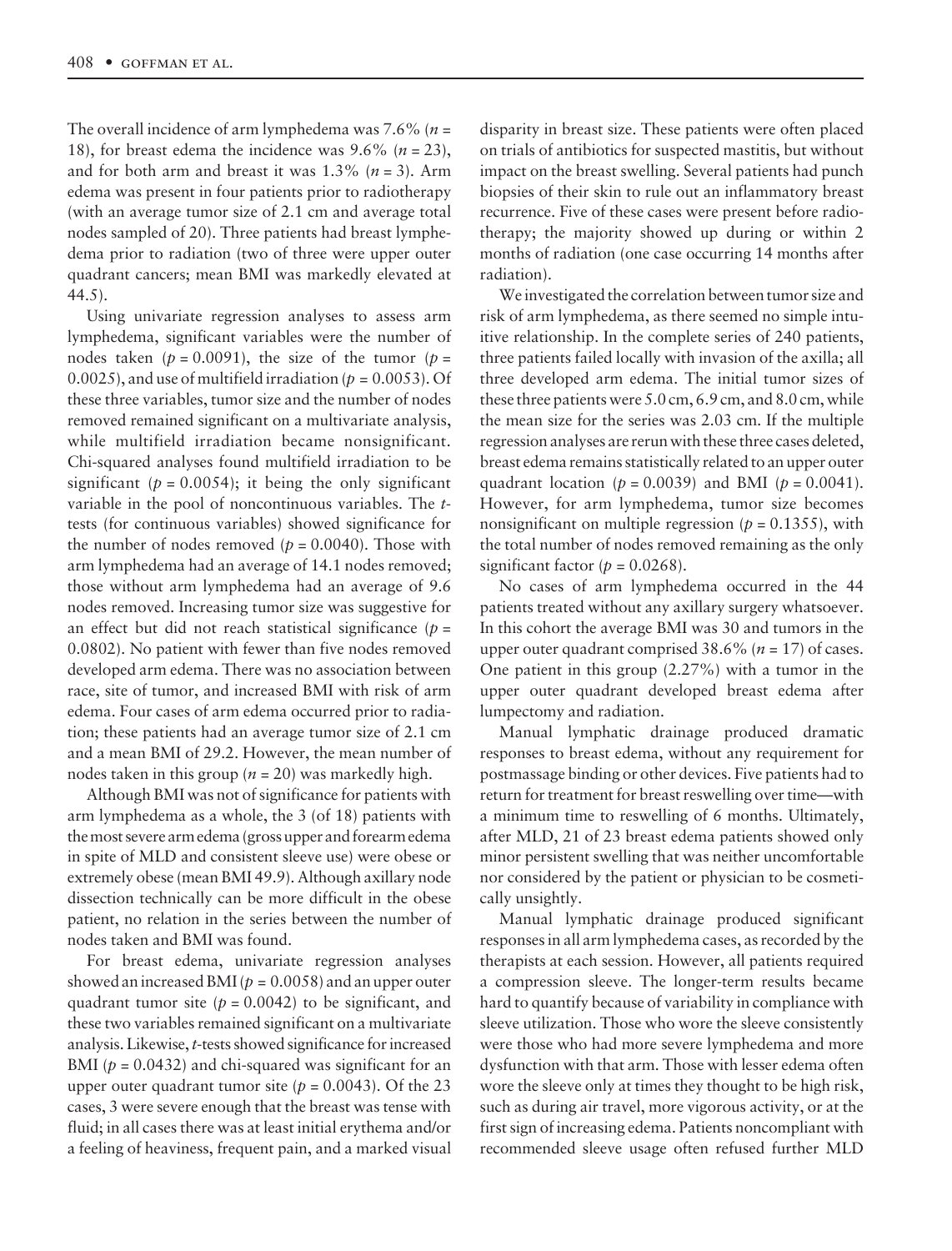therapy. This "noncompliance" may be a function of outof-pocket cost, time involved, discomfort, and variations in how individuals balanced the problems with sleeve use with those of lymphedema.

## **DISCUSSION**

During this brief study period we experienced a dramatic variation in the extent of axillary surgery. As data accrues on the accuracy of SLND, limited postoperative sequelae, and long-term follow-up of patients having only SLND, many surgeons here and elsewhere are converting to SLND alone. However, during the transition, many surgeons took three to five extra non-SLNs as an axillary sampling if the intraoperative touch preparation of the SLN was negative. A few of the most conservative surgeons continued to routinely do simultaneous completion axillary dissection after a negative SLND, but those dissections included fewer nodes than their previous standard level 1–2 dissections in years past. The spectrum of dissections all within the same time period, without changes in radiation dose or technique, allowed for assessment of differences in impact of these varied dissections.

In this series the incidence of arm lymphedema was only 7.6%; although it could be higher had circumferential arm measurements been used to define cases. The rate is also likely to increase with longer follow-up. In a longterm study of breast cancer patients who received mastectomy and complete axillary dissection, 49% of patients had the sensation of lymphedema when followed out 20 years (4).

In our clinic, breast edema emerged as a more common problem, with 9.6% of patients showing signs and symptoms of significant lymphatic obstruction. For breast edema, regression analyses, *t*-tests, and chi-squared testing all point to two significant variables: upper outer quadrant location of the tumor and BMI. We may have seen this problem frequently because of the high BMI rate in our patients. In the 30 patients with noninvasive disease, whose axillae were not violated, no breast (or arm) edema was noted, suggesting lymphatic compromise did not occur with high BMI or upper outer quadrant tumor location without axillary violation as well.

Surgery in the upper outer quadrant of the breast may disturb the draining breast lymphatics. In addition, radiation to that region may compound the problem, especially since in these cases the boost dose is given to that region.

Breast edema signs and symptoms, including pain, redness, a feeling of heaviness, and poor cosmesis, were all worrisome for patients. Unless the patient showed leukocytosis, fever, signs of thrombosis, or a rapidly enlarging erythematous breast after recent surgery or obvious cause of infection (e.g., spider bite), we moved directly to MLD. Lymphatic obstruction mimics what many have reported on occasion as infectious cellulitis. MLD was very effective in reducing the edema, pain, and feeling of heaviness and improved cosmesis. The edema never disappeared entirely, however. Along with a discussion of the potential for arm lymphedema, our patients are now apprised of the significant risk of breast lymphedema.

The treatment of arm edema was far less simple and successful, and remains a major medical problem. The correlation found in our series and others with the extent of axillary surgery provide a strong argument for sentinel node biopsy alone when at all possible. The correlation with the size of the tumor may be related to more aggressive axillary surgery in such cases, which is not always simply defined by the number of nodes removed (17). Others have noted a similar correlation between tumor size and arm lymphedema (23,24). T3 and T4 cancers were more likely to have mastectomy; we had too few cases to demonstrate whether that operation itself increased lymphedema risk. The correlation of edema with tumor size is another rationale for stressing the benefits of early diagnosis.

Arm lymphedema remains a disease without a clear cure. Along with surgical and radiotherapeutic factors, others have noted predisposing factors for arm lymphedema, including cellulitis or thrombosis in the affected arm, extensive axillary involvement with the tumor, and cancer recurrence in the axilla. In contrast to our results, direct correlation with obesity has been noted by others in conservatively treated patients (25); as in our group, the lymphedema severity in obese patients was also noteworthy. The small number of lymphedema cases also may have limited our ability to pick up multifield irradiation as a risk factor in multivariate analysis. In 13 of the 49 cases in which multifield irradiation was utilized, the third field use was for inadequate axillary sampling, and these patients, thought to be at low risk for lymphedema, can dilute the effect of multifield irradiation after standard level 1–2 dissection. The issue of arm lymphedema with treatment of the draining nodes is of special concern, as more postmastectomy cases may receive multifield irradiation because of the Danish and Canadian trials (26,27).

The most common current therapies for arm edema include MLD, bandaging, and compressive sleeves. The randomized data for MLD are scant and mixed (28,29), although one can often see a dramatic reduction in arm size after several weeks of MLD. The technique is gaining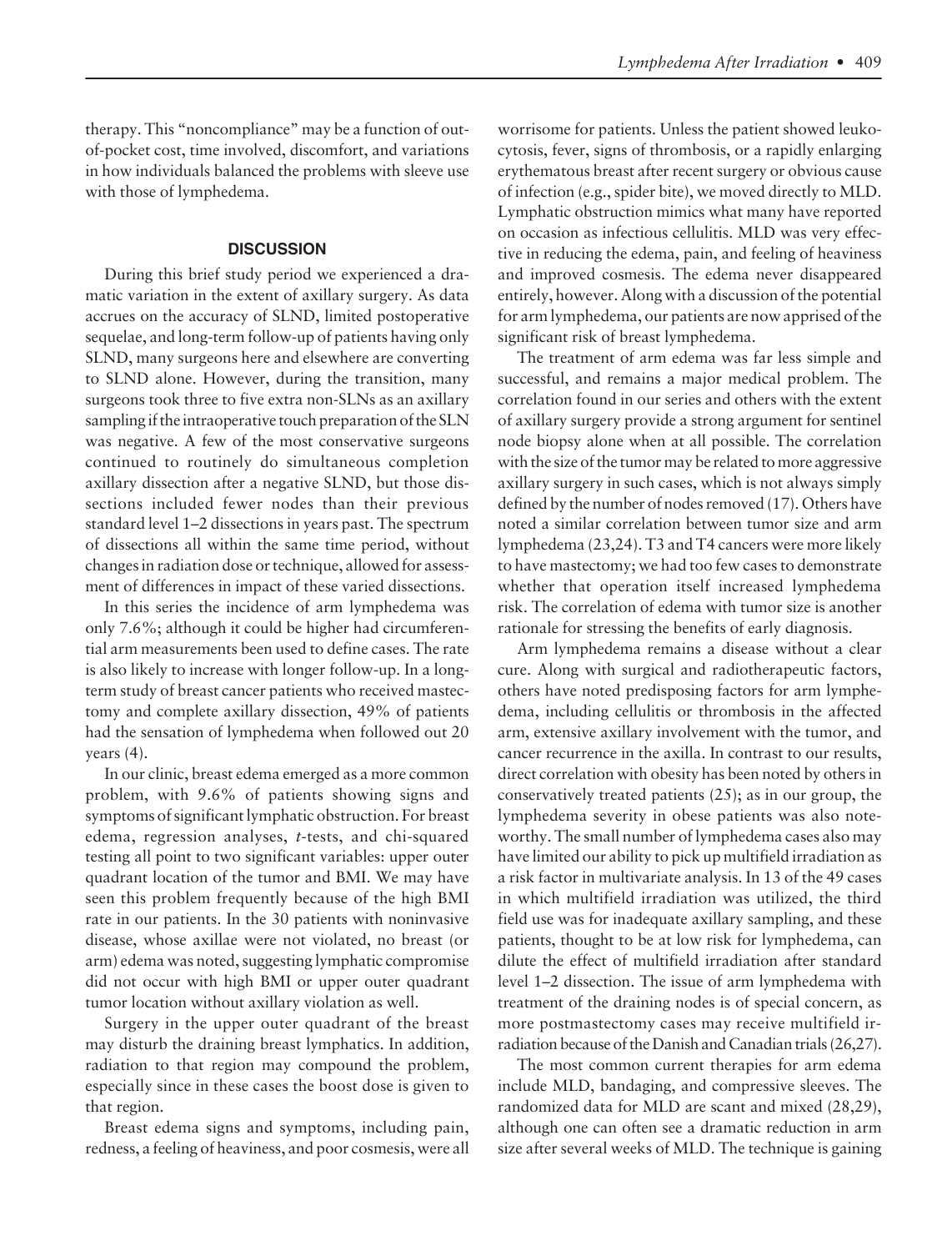in professional use in conjunction with compressive garments. After MLD, combined bandaging and subsequent compression sleeves can dramatically reduce lymphedema; although continued sleeve use appears to be the major factor in success (30). Compression garments help when worn regularly, but are a considerable hardship to wear consistently. They create their own distinct stigma, pains, and restriction of mobility. They are nonetheless clearly preferred by patients with severe lymphedema.

Institutions appear to define lymphedema in differing ways, making comparisons difficult. Whether very early intervention is critical remains uncertain (31), as is the duration of sleeve use each day (9). Patients do, however, appear to derive significant psychological benefit from organized attempts, even when not dramatically successful, to ameliorate lymphedema (32). Therapists cite concerns that stage I, reversible nonpitting edema will inevitably evolve into irreversible fibrotic nonpitting edema (33). There is perhaps better evidence for increases in edema over time than the evolution over time of distinct stages. There can be transient, spontaneous reversing edema, for example (22). Generally patients who have nonpitting edema or extensive pitting edema are less likely to respond to MLD and compressive therapy (31,34). A major concern remains whether very early asymptomatic lymphedema should be consistently referred for MLD.

Out-of-pocket cost can be appreciable and patients may be directed to wear a pressure garment for life, under the assumption that lymphedema consistently worsens over time. Two of the 23 patients with up to a 2 cm difference in forearm circumference deferred therapy and had spontaneous reduction in swelling from 6 to 12 months later.

In sum, conservative breast therapy in the modern era in our clinic resulted in a low incidence of arm lymphedema. However, for those with arm lymphedema, treatment remains fairly primitive and patients with significant arm edema are left with a major medical problem, a disability in some cases, a source of loss of quality of life, and certainly a poor cosmetic outcome. Our study confirms and updates a series from an earlier era of more aggressive surgery and radiotherapy for intact breast treatment in which lymphedema was directly correlated with the number of lymph nodes removed (17). None of our SLNonly patients thus far have developed arm lymphedema, nor have any noninvasive patients without axillary violation developed arm edema. Finally, we report a high incidence (9.6%) overall of significant symptomatic breast edema statistically related to BMI and treatment of tumors in the upper outer quadrant of the breast. The

risk for breast edema in these latter patients rose to 16%. Fortunately MLD appears very effective for this particular problem.

#### **REFERENCES**

1. Tobin MB, Lacey HJ, Meyer L, Mortimer PS. The psychological morbidity of breast-cancer related arm swelling. Psychological morbidity of lymph edema. *Cancer* 1993;72:3248–52.

2. Paci E, Cardiddi A, Bacilli A, *et al.* Long-term sequelae of breast cancer surgery. *Tumori* 1996;82:321–24.

3. Ververs JM, Roumen RM, Vingerhoets AJ, *et al.* Risk, severity and predictors of physical and psychological morbidity after axillary lymph node dissection for breast cancer. *Eur J Cancer* 2001;37:991–99.

4. Petrek JA, Senie RT, Peters M, Rosen PP. Lymphedema in a cohort of breast cancer survivors 20 years after diagnosis. *Cancer* 2001;92:1368–77.

5. Woods M, Tobin M, Mortimer P. The psychosocial morbidity of breast cancer patients with lymphoedema. *Cancer Nurs* 1995;18:467–71.

6. Paskett ED, Stark N. Lymphedema: knowledge, treatment, and impact among breast cancer survivors. *Breast J* 2000;6:373–78.

7. Kakuda JT, Stuntz M, Trivedi V, Klein SR, Vargas HI. Objective assessment of axillary morbidity in breast cancer treatment. *Am Surg* 1999;65:995–98.

8. Petrek JA, Pressman PI, Smith RA. Lymphedema: current issues in management. *CA Cancer J Clin* 2000;50:292–307.

9. Harris SR, Hugi MR, Olivotto IA, Levine M. Clinical practice guidelines for the care and treatment of breast cancer: 11. Lymphedema. *Can Med Assoc J* 2001;164:191–99.

10. Foldi E, Foldi M, Clodius L. The lymphedema chaos: a lancet. *Ann Plast Surg* 1989;22:505–15.

11. Schunemann H, Willich N. Lymphedema after breast carcinoma. A study of 5868 cases. *Dtsch Med Wochenschr* 1997;122:536–41.

12. Berlin E, Gjores JE, Ivarsson C, Palmqvist I, Thagg G, Thulesius O. Postmastectomy lymphedema. Treatment and five year follow-up study. *Int Angiol* 1999;18:294–98.

13. Hojris I, Anderson J, Overgaard M, Overgaard J. Late treatmentrelated morbidity in breast cancer patients randomized to postmastectomy radiotherapy and systemic treatment versus systemic treatment alone. *Acta Oncol* 2000;39:355–72.

14. Ryttov N, Holm NV, Qvist N, Blichert-Toft M. Influence of adjuvant irradiation on the development of late arm lymphedema and impaired shoulder mobility after mastectomy for carcinoma of the breast. *Acta Oncol* 1988;27(6A):667–70.

15. Meek AG. Breast radiotherapy and lymphedema. *Cancer* 1998;83(12 suppl):2788–97.

16. Segerstrom K, Bjerle P, Graffman S, Nystrom A. Factors that influence the incidence of brachial oedema after treatment for breast cancer. *Scand J Plast Reconstr Surg Hand Surg* 1992;26:223–27.

17. Larson D, Weinstein M, Goldberg I, *et al.* Edema of the arm as a function of the extent of axillary surgery in patients with stage I–II carcinoma of the breast treated with primary radiotherapy. *Int J Radiat Oncol Biol Phys* 1986;12:1575–82.

18. Dupont EI, Kuhn MA, McCann C, Salud C, Spanton JL, Cox CE. The role of sentinel lymph node biopsy in women undergoing prophylactic mastectomy. *Am J Surg* 2000;180:274–77.

19. Burak WE, Hollenbeck ST, Zervos EE, Hock KL, Kemp LC, Young DC. Sentinel lymph node biopsy results in less postoperative morbidity compared with axillary lymph node dissection for breast cancer. *Am J Surg* 2002;183:23–27.

20. Schrenk P, Rieger R, Shamiyeh A, Wayand W. Morbidity following sentinel lymph node biopsy versus axillary lymph node dissection for patients with breast carcinoma. *Cancer* 2000;88:608–14.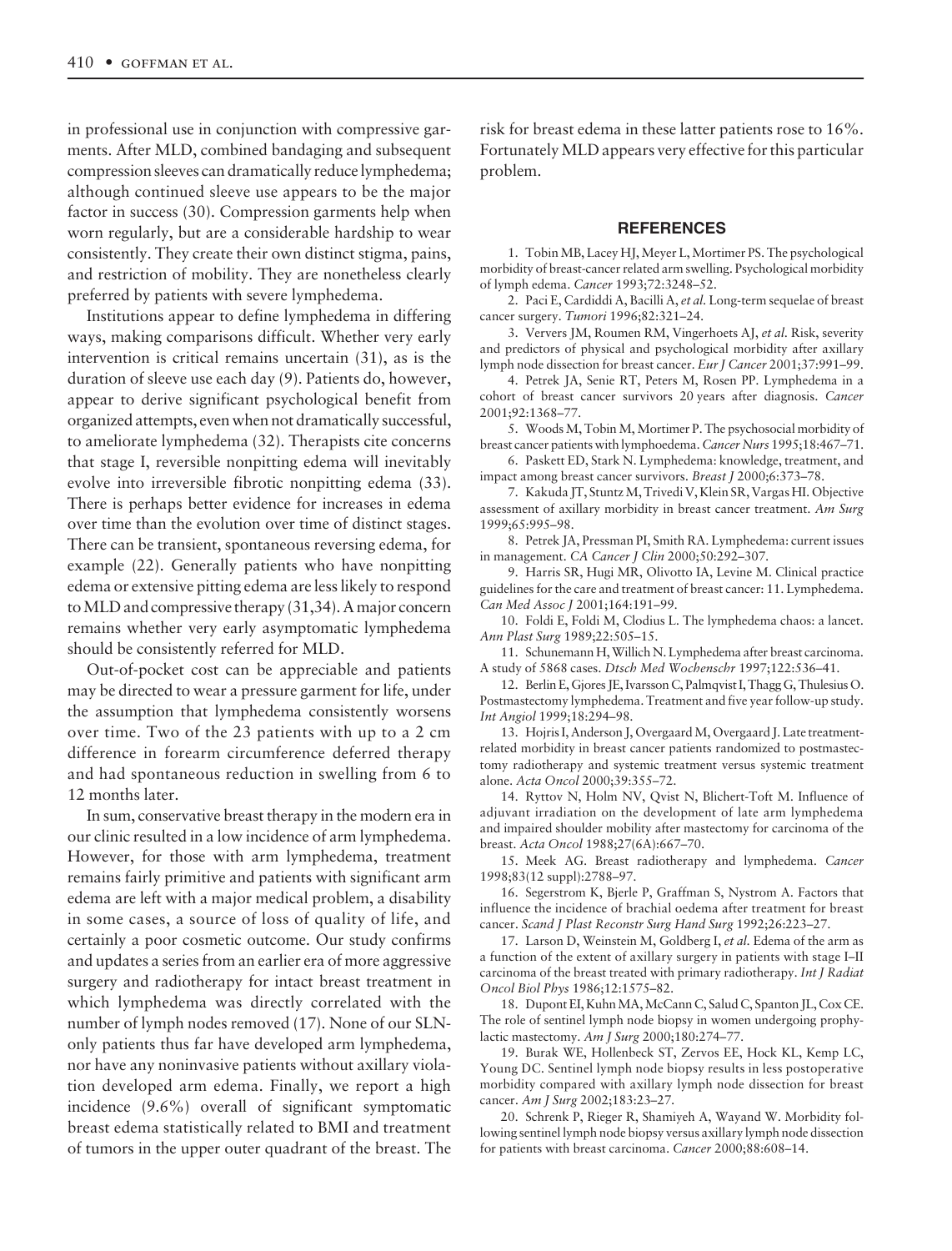21. Galper S, Recht A, Silver B, *et al.* Is radiation alone adequate treatment to the axilla for patients with limited axillary surgery? Implications for treatment after positive sentinel node biopsy. *Int J Radiat Oncol Biol Phys* 2000;48:125–32.

22. SAS statistical software, version 8.01. Cary, NC: SAS Institute, 2000.

23. Kasse AA, Diop M, Dieng M, *et al.* Risk factors for lymphedema of the arm after mastectomy for breast cancer. *Dakar Med* 1999;44:32– 35.

24. Herd-Smith A, Russo A, Muraca MG, Del Turco MR, Cardona G. Prognostic factors for lymphedema after primary treatment of breast cancer. *Cancer* 2001;92:1783–87.

25. Werner RS, McCormick B, Petrek J, *et al.* Arm edema in conservatively managed breast cancer: obesity is a major predictive factor. *Radiology* 1991;180:177–84.

26. Overgaard M, Hanse PS, Overgaard J, *et al.* Postoperative radiotherapy in high-risk premenopausal women with breast cancer who receive adjuvant chemotherapy. Danish Breast Cancer Cooperative Group 82b Trial. *N Engl J Med* 1997;337:949–55.

27. Ragaz J, Jackson S, Le N, *et al.* Adjuvant radiotherapy and chemotherapy in node-positive premenopausal women with breast cancer. *N Engl J Med* 1997;337:956–62.

28. Andersen L, Hojris I, Erlandsen M, Andersen J. Treatment of breast-cancer-related lymphedema with or without manual lymphatic drainage—a randomized study. *Acta Oncol* 2000;39:399–405.

29. Johansson K, Albertsson M, Ingvar C, Ekdahl C. Effects of compression bandaging with or without manual lymph drainage treatment in patients with postoperative arm lymphedema. *Lymphology* 1999;32:103–10.

30. Badger CM, Peacock JL, Mortimer PS. A randomized controlled, parallel-group clinical trial comparing multilayer bandaging followed by hosiery versus hosiery alone in the treatment of patients with lymphedema of the limb. *Cancer* 2000;88:2832–37.

31. Ramos SM, O'Donnell LS, Knight G. Edema volume, not timing, is key to success in lymphedema treatment. *Am J Surg* 1999;178:311–15.

32. Mirolo BR, Bunce IH, Chapman M, *et al.* Psychosocial benefits of postmastectomy lymphedema therapy. *Cancer Nurs* 1995;18:197– 205.

33. Casley-Smith JR. Alternations of untreated lymphedema and its grades over time. *Lymphology* 1995;28:174–85.

34. Raines JK, O'Donnell TF Jr, Kalisher L, Darling RC. Selection of patients with lymphedema for compressive therapy. *Am J Surg* 1977;133:430–37.